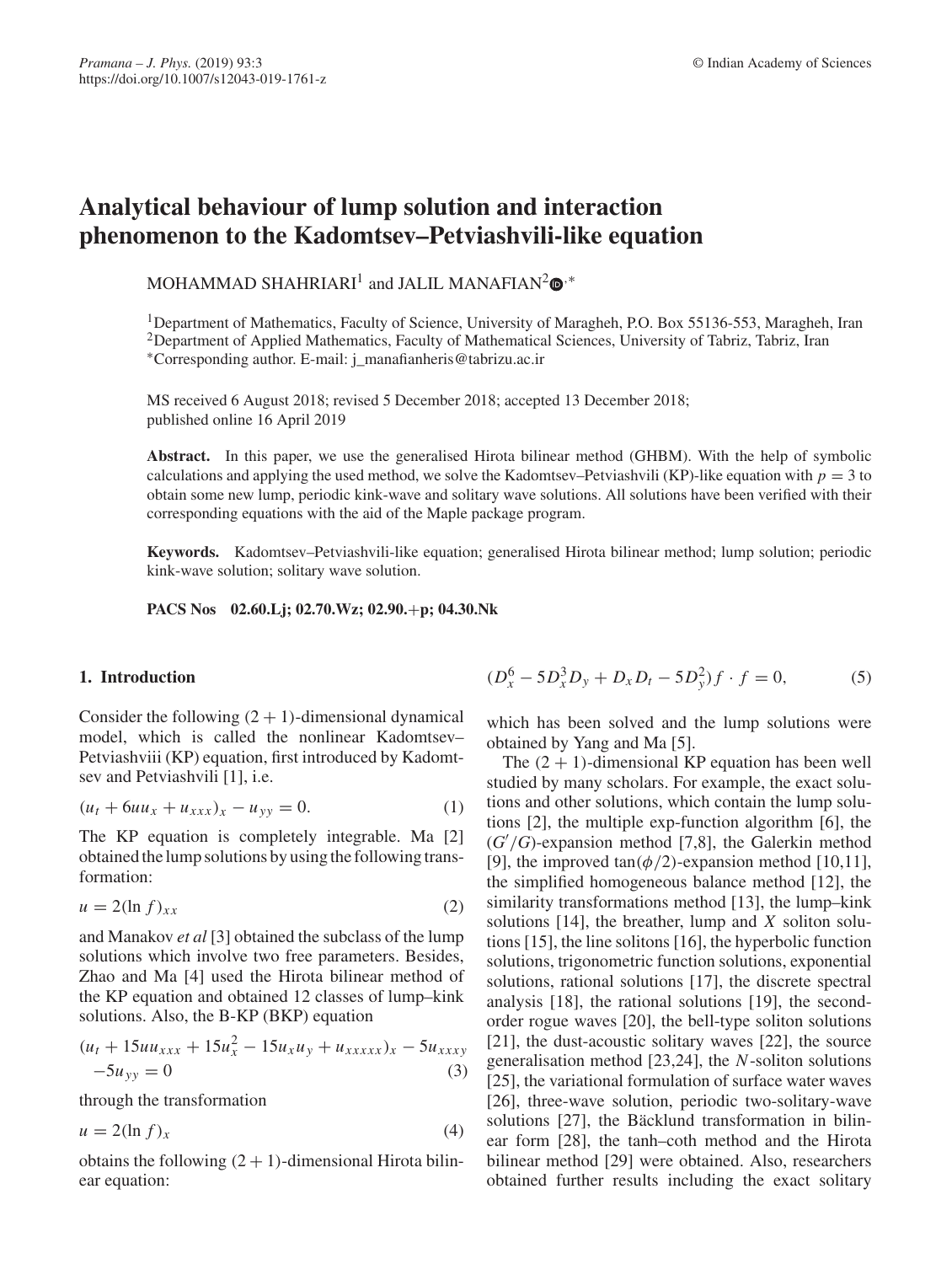wave and periodic solutions, the non-travelling wave solutions, the new periodic soliton solutions, the conservation laws, the multiple soliton solutions, soliton-type solutions, rational solutions, the periodic cross-kink wave solutions, breather-type solutions, the lump and its interaction solutions, the multiple wave solutions, which have been presented in the literature. Meanwhile, there are many other related works on the  $(2 + 1)$ -dimensional KP-like equation [30], the reduced p-generalised Kadomtsev–Petviashvili (p-gKP) and pgeneralised B-type Kadomtsev–Petviashvili (p-gbKP) equations [31], the  $(2 + 1)$ -dimensional KdV equation [32] and the related topics of lump solitons (see [33–47]).

Moreover, a variety of analytical methods on some physical models have been reported, such as using the Hirota bilinear method and Bäcklund transformation to investigate the KP-based system [48], utilising homoclinic test approach and Hirota bilinear method for the  $(2 + 1)$ -dimensional generalised KP equation [49], employing Hirota bilinear method to study phase shifts and trajectories during the overtaking collision of multisolitons [50], studying two coupled KP equations by using the simplified Hereman form of Hirota bilinear method [50], applying the Hirota bilinear method to solve the  $(2 + 1)$ -dimensional bidirectional Sawada– Kotera equation [51], the multiresolution analysis [52], the multiscale analysis [53], and finally investigating the  $(4+1)$ -dimensional Fokas equation with the help of Hirota bilinear method in which single-soliton solution, double-soliton solution and triple-soliton solutions are obtained [54].

In this paper, we use the generalised Hirota bilinear method. With the help of symbolic calculation and applying the Hirota method, we want to solve the  $(2+1)$ dimensional KP-like equation. As a result, we obtained some new lump solutions, periodic kink-wave, periodic soliton and solitary wave solutions. To the best of our knowledge, these solutions have not been reported. At the same time, this paper can also be regarded as a supplement to other associated works.

#### **2. A KP-like differential equation**

Consider the Kadomtsev–Petviashvili I (KPI) equation

$$
(u_t + 6uu_x + u_{xxx})_x - u_{yy} = 0.
$$
 (6)

Use the following link between the functions  $f(x, y, t)$ and  $u(x, y, t)$ :

$$
u(x, y, t) = 2(\ln f(x, y, t))_{xx}.
$$
 (7)

Then eq. (6) is transformed into the bilinear form

$$
B_{KP}(f) := (D_x D_t + D_x^4 - D_y^2) f \cdot f
$$
  
= 2(ff\_{xt} - f\_x f\_t + f f\_{xxxx} - 4f\_x f\_{xxx}  
+ 3f\_{xx}^2 - f f\_{yy} + f\_y^2). (8)

Suppose the Hirota derivatives are based on functions  $f(x)$  and  $g(x)$ , given as

$$
\prod_{i=1}^{3} D_{\xi_i}^{\alpha_i} f \cdot g = \prod_{i=1}^{3} \left( \frac{\partial}{\partial \xi_i} - \frac{\partial}{\partial \zeta_i} \right)^{\theta_i} f(\xi) g(\zeta) \Big|_{\zeta = \xi},
$$
\n(9)

where the vectors  $\xi = (\xi_1, \xi_2, \xi_3), \zeta = (\zeta_1, \zeta_2, \zeta_3)$  and  $\theta_1$ ,  $\theta_2$ ,  $\theta_3$  are arbitrary non-negative integers. Let us consider a generalised bilinear differential equation of the KP-like equation type as

$$
\bar{B}_{\text{KP}}(f) := (D_{3,x}D_{3,t} + D_{3,x}^4 - D_{3,y}^2)f \cdot f
$$
  
= 2(ff<sub>xt</sub> - f<sub>x</sub>f<sub>t</sub>) + 6f<sub>xx</sub><sup>2</sup> + 2(f<sub>y</sub><sup>2</sup> - f f<sub>yy</sub>). (10)

The generalised bilinear differential operator [31] is given as

$$
D_{p,x}^{m} D_{p,t}^{n} f \cdot f
$$
  
=  $\left(\frac{\partial}{\partial x} + \alpha_{p} \frac{\partial}{\partial x'}\right)^{m} \left(\frac{\partial}{\partial t} + \alpha_{p} \frac{\partial}{\partial t'}\right)^{n} f(x, t)$   

$$
\times f(x', t')|_{x'=x, t'=t}
$$
  
=  $\sum_{i=0}^{m} \sum_{j=0}^{n} {m \choose i} {n \choose j} \frac{\partial^{m-i}}{\partial x^{m-i}} \frac{\partial^{i}}{\partial x'^{(i)}} \frac{\partial^{n-j}}{\partial t^{n-j}} \frac{\partial^{j}}{\partial t'^{(j)}}$   

$$
\times f(x, t) f(x', t')|_{x'=x, t'=t'} \quad m, n \ge 0,
$$
 (11)

$$
\alpha_p^s = (-1)^{r_p(s)}, \quad s = r_p(s) \text{ mod } p. \tag{12}
$$

By utilising a general Bell polynomial theory [55,56] and by using the transformation

$$
u = 2(\ln f)_{xx},\tag{13}
$$

the generalised bilinear equation (10) related to the KP-like equation transforms to the following equation:

$$
8\partial_x^{-1}u_t + 12u^2 + 12u(\partial_x^{-1}u)^2 + 3(\partial_x^{-1}u)^4
$$
  

$$
-8\partial_x^{-2}u_{yy} = 0.
$$
 (14)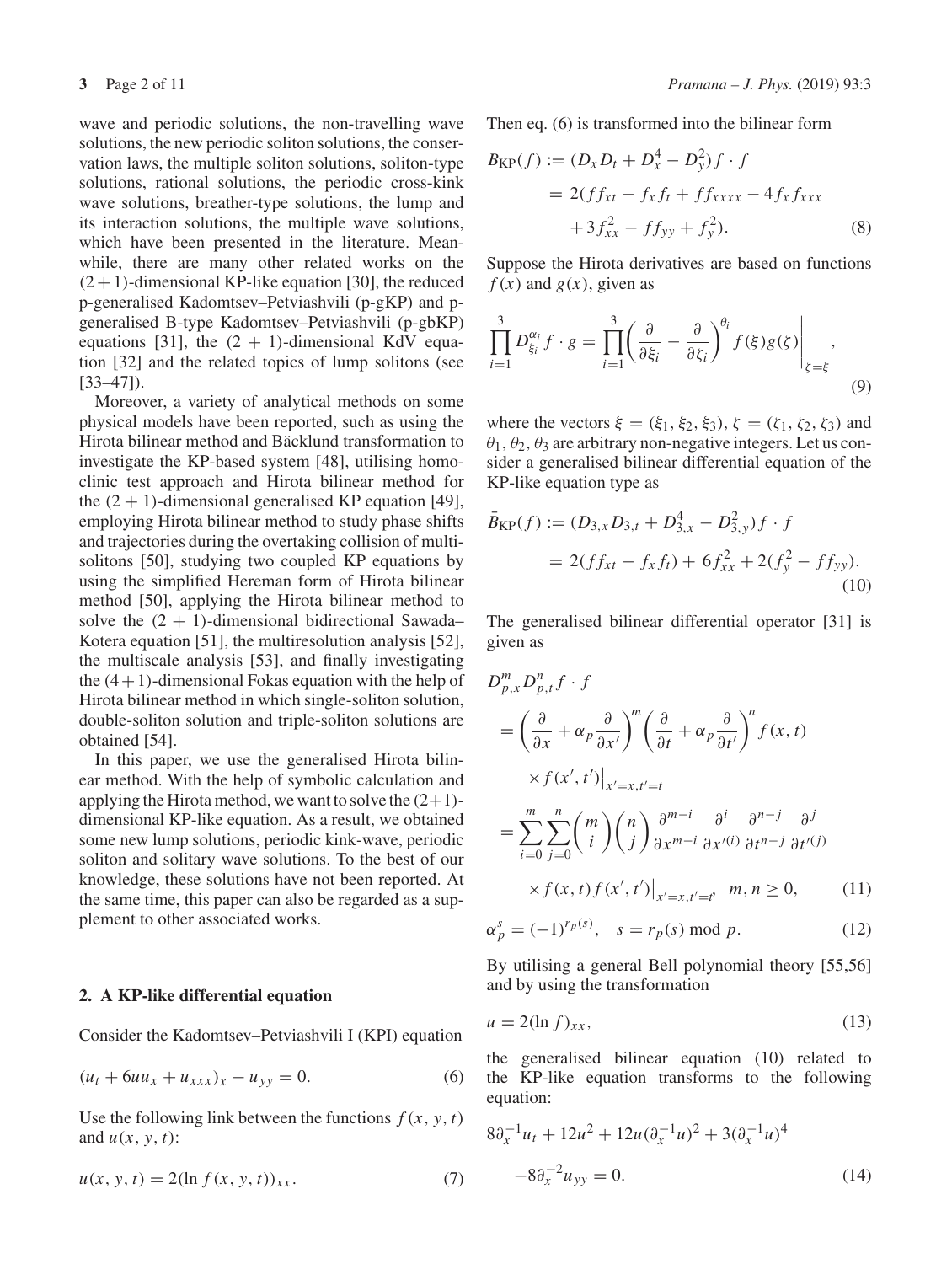**Theorem 2.1.** *Function f solves* (10) *if and only if*  $u = 2(\ln f)_{xx}$  *demonstrates a solution to the KP-like equation* (14):

$$
\frac{8(D_{3,x}D_{3,t} + D_{3,x}^4 - D_{3,y}^2)f \cdot f}{f^2}
$$
  
=  $8\partial_x^{-1}u_t + 12u^2 + 12u(\partial_x^{-1}u)^2$   
+  $3(\partial_x^{-1}u)^4 - 8\partial_x^{-2}u_{yy}$ . (15)

*Proof.* From expression (7), we obtain

$$
u(x, y, t) = 2(\ln f(x, y, t))_{xx} \Longleftrightarrow f(x, y, t)
$$

$$
= \exp\left(\frac{1}{2} \int \int u(x, y, t) dx dx\right).
$$
 (16)

Then by using expression (16), the expressions  $\partial f / \partial x$ , ∂ *f* /∂*y*, ∂ *f* /∂*t*, ∂<sup>2</sup> *f* /∂*x*2, ∂<sup>2</sup> *f* /∂*y*<sup>2</sup> and ∂<sup>2</sup> *f* /∂*x*∂*t*, respectively, can be written as

$$
\frac{\partial f}{\partial x} = \frac{1}{2} \left( \int u \, dx \right) \exp\left( \frac{1}{2} \int \int u \, dx \, dx \right), \tag{17}
$$

$$
\frac{\partial f}{\partial y} = \frac{1}{2} \left( \frac{1}{2} \int \int \frac{\partial u}{\partial y} \, \mathrm{d}x \, \mathrm{d}x \right) \exp\left( \frac{1}{2} \int \int u \, \mathrm{d}x \, \mathrm{d}x \right),\tag{18}
$$

$$
\frac{\partial f}{\partial t} = \frac{1}{2} \left( \frac{1}{2} \int \int \frac{\partial u}{\partial t} \, \mathrm{d}x \, \mathrm{d}x \right) \exp\left( \frac{1}{2} \int \int u \, \mathrm{d}x \, \mathrm{d}x \right),\tag{19}
$$

$$
\frac{\partial^2 f}{\partial x^2} = \frac{1}{4} \exp\left(\frac{1}{2} \int \int u \, dx \, dx\right) \left[2u + \left(\int u \, dx\right)^2\right],\tag{20}
$$

$$
\frac{\partial^2 f}{\partial y^2} = \frac{1}{4} \exp\left(\frac{1}{2} \int \int u \, dx \, dx\right) \left[2 \int \int \frac{\partial^2 u}{\partial y^2} \, dx \, dx + \left(\int \int \frac{\partial u}{\partial y} \, dx \, dx\right)^2\right],\tag{21}
$$

$$
\frac{\partial^2 f}{\partial x \partial t} = \frac{1}{4} \exp\left(\frac{1}{2} \int \int u \, dx \, dx\right) \left[2 \int \frac{\partial u}{\partial t} dx + \left(\int u \, dx\right) \left(\int \int \frac{\partial u}{\partial t} dx \, dx\right)\right].
$$
 (22)

Substituting  $(17)$ – $(22)$  into  $(10)$  yields the bilinear form of eq. (14) as

$$
2(f f_{xt} - f_x f_t) + 6 f_{xx}^2 + 2(f_y^2 - f f_{yy})
$$
  
=  $\frac{1}{8} \exp\left(\frac{1}{2} \int \int u \, dx \, dx\right)$ 

$$
\times \left[3\left(\int \int u \, \mathrm{d}x \, \mathrm{d}x\right)^{4} + 12u\left(\int u \, \mathrm{d}x\right)^{2} + 12u^{2} + 8\left(\int \frac{\partial u}{\partial t} \, \mathrm{d}x\right) - 8\left(\int \int \frac{\partial^{2}u}{\partial y^{2}} \, \mathrm{d}x \, \mathrm{d}x\right)^{2}\right],\tag{23}
$$

or can be rewritten as

$$
\frac{16(f_{xt} - f_x f_t) + 48 f_{xx}^2 + 16(f_y^2 - f f_{yy})}{f^2}
$$
\n
$$
= \frac{8(D_{3,x}D_{3,t} + D_{3,x}^4 - D_{3,y}^2)f \cdot f}{f^2}
$$
\n
$$
= 8\partial_x^{-1}u_t + 12u^2 + 12u(\partial_x^{-1}u)^2
$$
\n
$$
+ 3(\partial_x^{-1}u)^4 - 8\partial_x^{-2}u_{yy},
$$
\n(24)

where  $\partial_x^{-1}(\cdot) = \int (\cdot) dx$ . Therefore, eq. (24) is the KPlike equation. Hence, the theorem has been proved. □

## **3. Lump solution of KP-like equation**

In this section, we search for the quadratic function solutions to eq. (10) by using the generalised Hirota bilinear method.

Assume that

$$
f = g2 + h2 + a9,g(x, y, t) = a1x + a2y + a3t + a4,h(x, y, t) = a5x + a6y + a7t + a8,
$$
 (25)

where  $a_i$ ,  $i = 1, \ldots, 9$ , are free values which are to be determined later. Substituting (25) into eq. (10) and then collecting the coefficients in front of different polynomial functions, we get

*Set* I:

$$
\begin{cases}\na_1 = a_1, & a_2 = a_2, & a_3 = \frac{a_1(a_2^2 - a_6^2) + 2a_2a_6a_5}{a_1^2 + a_5^2}, \\
a_4 = a_4, & a_5 = a_5, & a_6 = a_6, \\
a_7 = \frac{a_5(a_6^2 - a_2^2) + 2a_1a_2a_6}{a_1^2 + a_5^2}, & a_8 = a_8, \\
a_9 = \frac{3(a_1^2 + a_5^2)^3}{(a_1a_6 - a_2a_5)^2}\n\end{cases}\n\tag{26}
$$

and

 $a_1 \neq 0$ ,  $a_5 \neq 0$ ,  $a_6a_1 - a_5a_2 \neq 0$ . (27) Substituting (26) into (25), we get a lump solution of eq. (6) as follows:

$$
u(x, y, t) = \frac{4(a_1^2 + a_5^2)}{f} - \frac{8(a_1g + a_5h)^2}{f^2},
$$
 (28)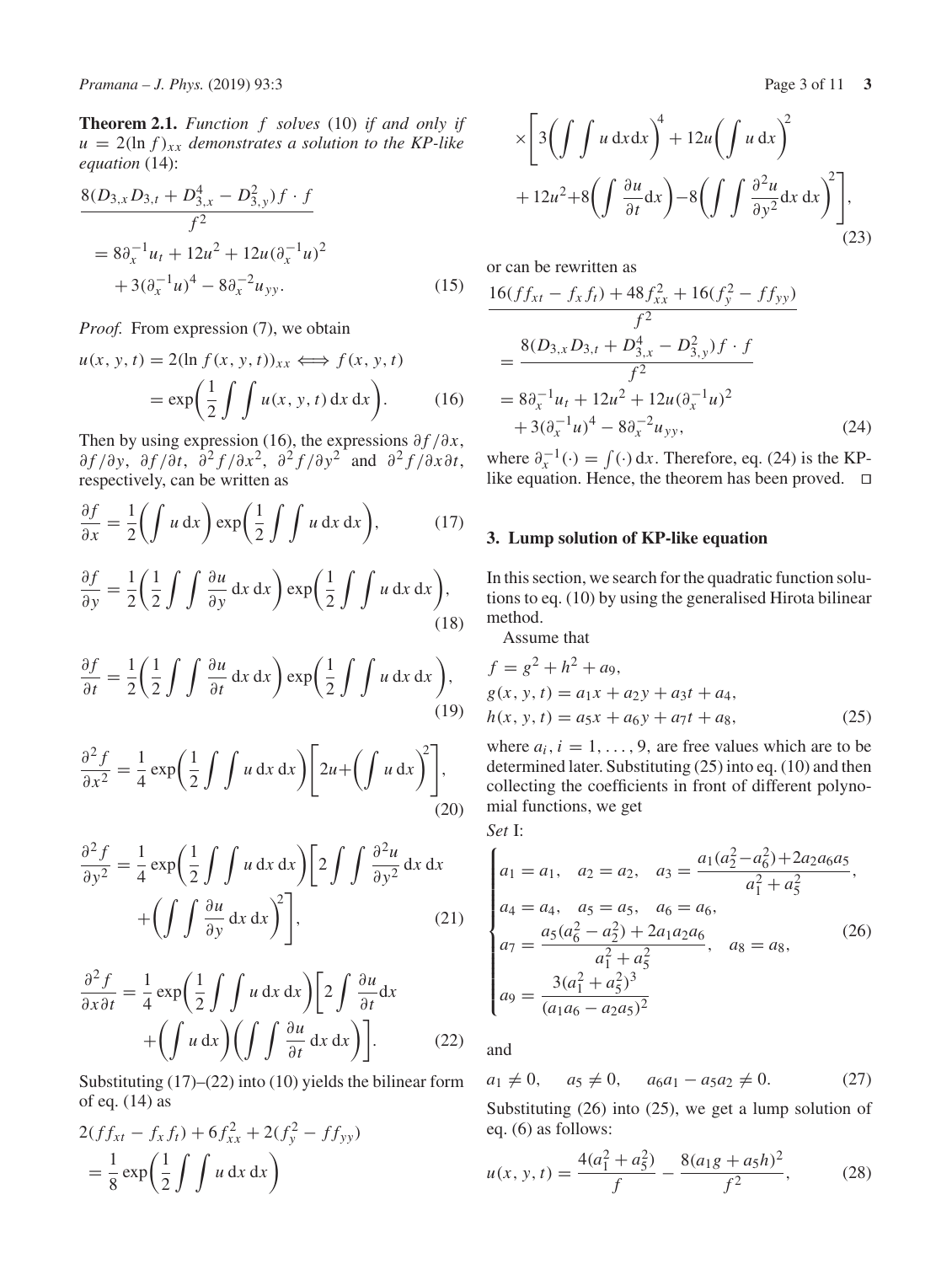$\overline{1}$ 

$$
f = \left(a_1x + a_2y + \frac{a_1(a_2^2 - a_6^2) + 2a_2a_6a_5}{a_1^2 + a_5^2}t + a_4\right)^2
$$
  
+ 
$$
\left(a_5x + a_6y + \frac{a_5(a_6^2 - a_2^2) + 2a_1a_2a_6}{a_1^2 + a_5^2}t + a_8\right)^2
$$
  
+ 
$$
\frac{3(a_1^2 + a_5^2)^3}{(a_1a_6 - a_2a_5)^2},
$$
 (29)



**3** Page 4 of 11 *Pramana – J. Phys.* (2019) 93:3

$$
g = a_1 x + a_2 y + \frac{a_1 (a_2^2 - a_6^2) + 2 a_2 a_6 a_5}{a_1^2 + a_5^2} t + a_4,
$$
  

$$
h = a_5 x + a_6 y + \frac{a_5 (a_6^2 - a_2^2) + 2 a_1 a_2 a_6}{a_1^2 + a_5^2} t + a_8,
$$
(30)

where  $a_1$ ,  $a_2$ ,  $a_4$ ,  $a_5$ ,  $a_6$  and  $a_8$  are arbitrary constants. Now, solution (28) is plotted in 3D, density, contour and 2D forms (see figures 1 and 2).



**Figure 1.** Characteristic form of the lump solution (28) with parameters  $a_1 = a_6 = 0.8$ ,  $a_2 = a_4 = 0.6$ ,  $a_5 = -0.6$ ,  $a_5 = -0.8$ ,  $a_8 = 0.5$ . (a) and (d)  $t = -1$ , (b) and (e)  $t = 0$  and (c) and (f)  $t = 1$ . (a)–(b) 3D plot and (d)–(f) density plot.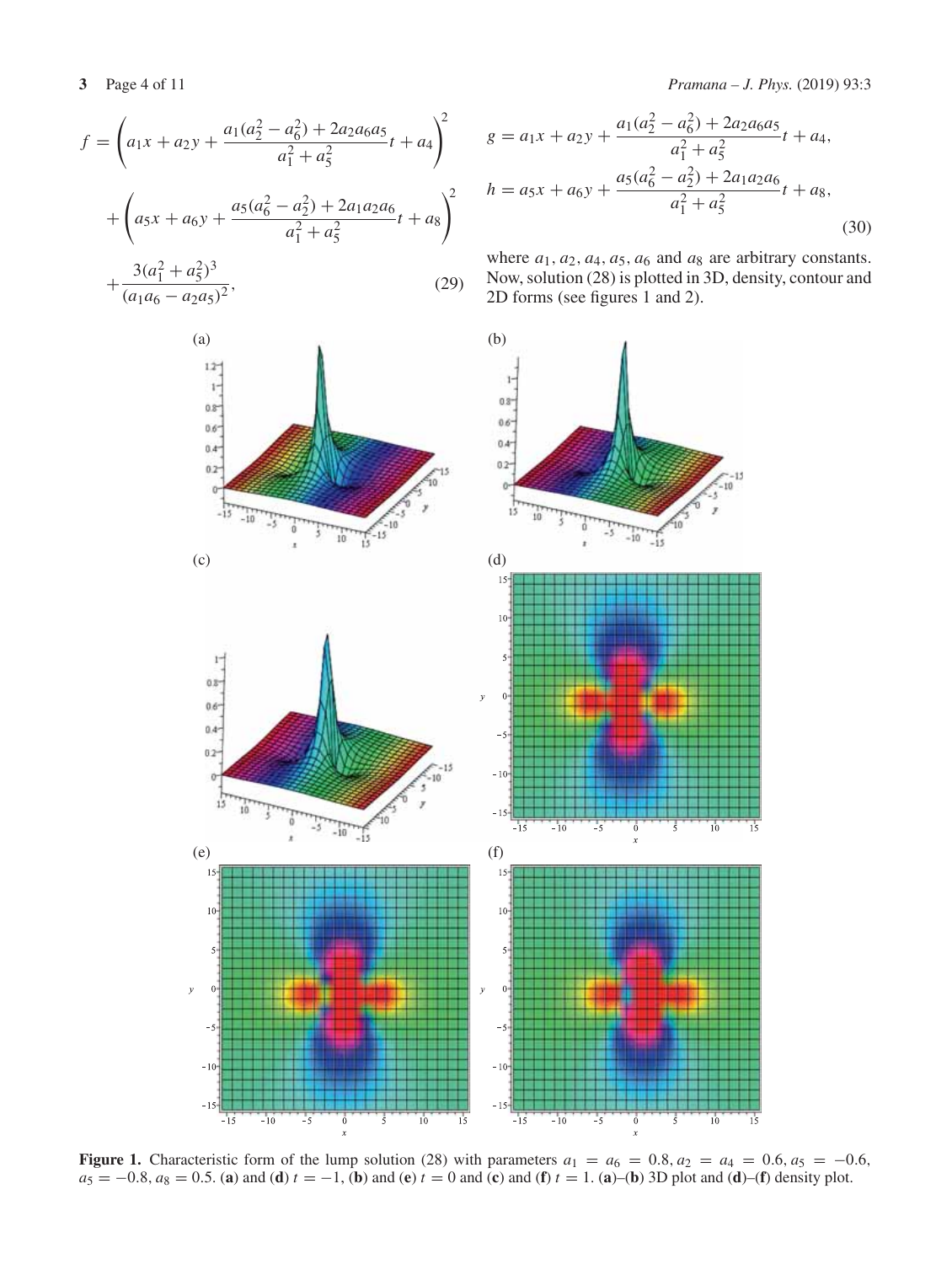

**Figure 2.** Characteristic form of the lump solution (28) with parameters  $a_1 = a_6 = 0.8$ ,  $a_2 = a_4 = 0.6$ ,  $a_5 = -0.6$ ,  $a_5 = -0.8$ ,  $a_8 = 0.5$ . (a) and (e)  $t = -1$ , (b) and (f)  $t = 0$  and (c) and (d)  $t = 1$ . (a)–(c) Contour plot and (d)–(f) 2D plot.

## **4. Kinky breather-soliton solution**

In this section, we search for the periodic kink-wave solution to eq. (6) by using the generalised Hirota bilinear method. We suppose that

$$
g = a_1x + a_2y + a_3t + a_4,
$$
  
\n
$$
h = a_5x + a_6y + a_7t + a_8,
$$
\n(31)

where  $a_i$ ,  $i = 1, ..., 8$  and  $b_1$  are free values to be determined later. Substituting (31) into eq. (10) and then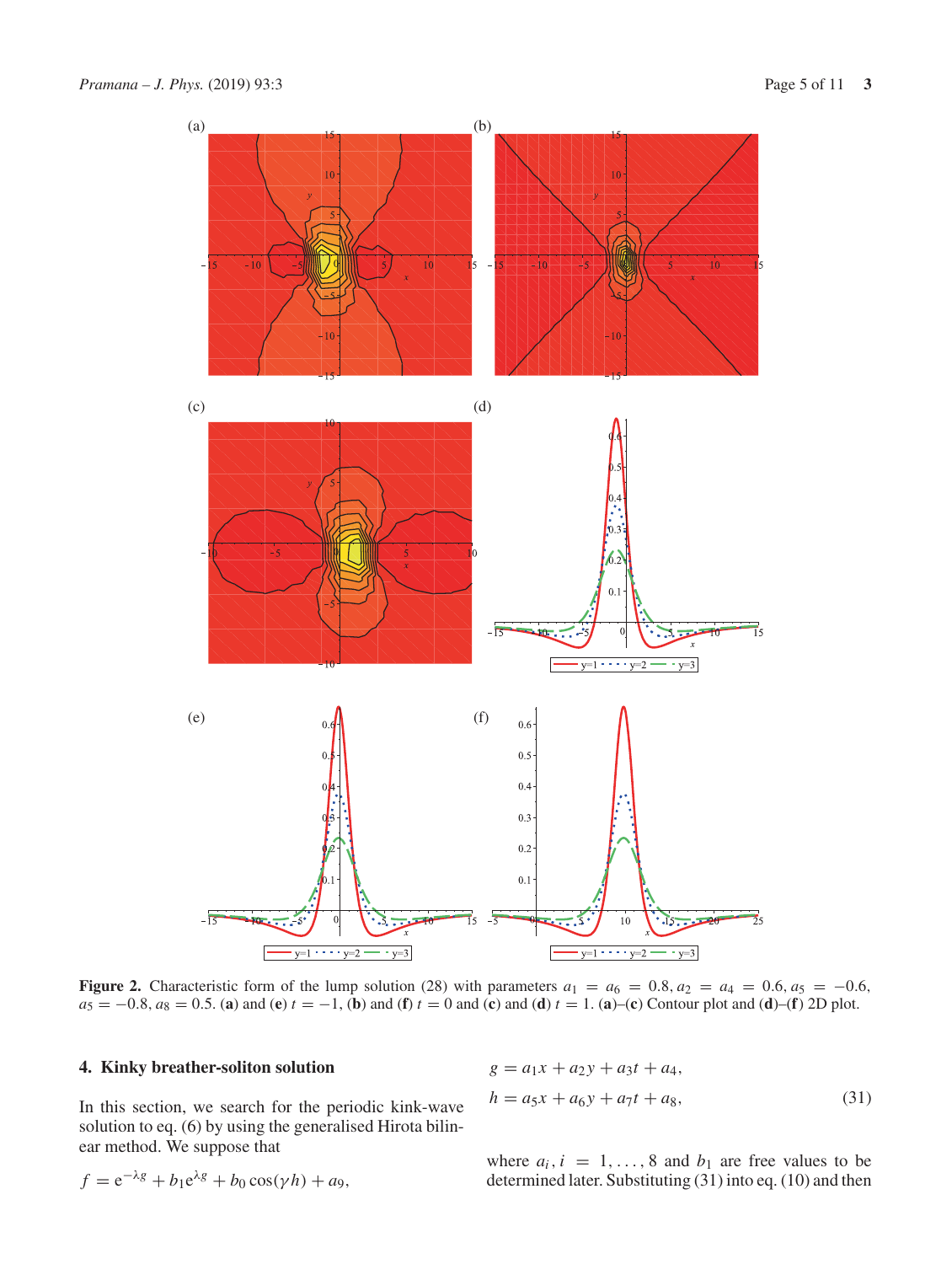collecting the coefficients in front of different exponential and trigonometric functions, we get

*Set* I:

$$
\begin{cases}\na_1 = a_9 = 0, & a_2 = a_2, & a_3 = \frac{2a_2a_6}{a_5}, & a_4 = a_4, \\
a_5 = a_5, & a_6 = a_6, & a_7 = \frac{\gamma^2 a_6^2 - \lambda^2 a_2^2}{\gamma^2 a_5}, & (32) \\
a_8 = a_8, & b_0 = b_0, & b_1 = \frac{1}{4} b_0^2.\n\end{cases}
$$

Submitting (32) into (31), we get a periodic kink-wave solution of eq. (6) as follows:

$$
u = \frac{-2b_0 \gamma^2 a_5^2 \cos(\gamma h)}{f}
$$
  
 
$$
- \frac{8b_0^2 \gamma^2 a_5^2 \sin^2(\gamma h)}{f^2},
$$
  
 
$$
g = a_2 y + \frac{2a_2 a_6}{a_5} t + a_4,
$$
 (33)

*a*5



**Figure 3.** Characteristic form of the periodic kink-wave solution (33) with parameters  $a_2 = a_4 = a_8 = 1$ ,  $\lambda = \gamma = b_0 = a_5 = 2, a_6 = 1.5$ . (**a**) and (**b**)  $x = -1$ , (**b**) and (**e**)  $x = 0$  and (**c**) and (**f**)  $x = 1$ . (**a**)–(**c**) 3D plot and (**d**)–(**f**) density plot.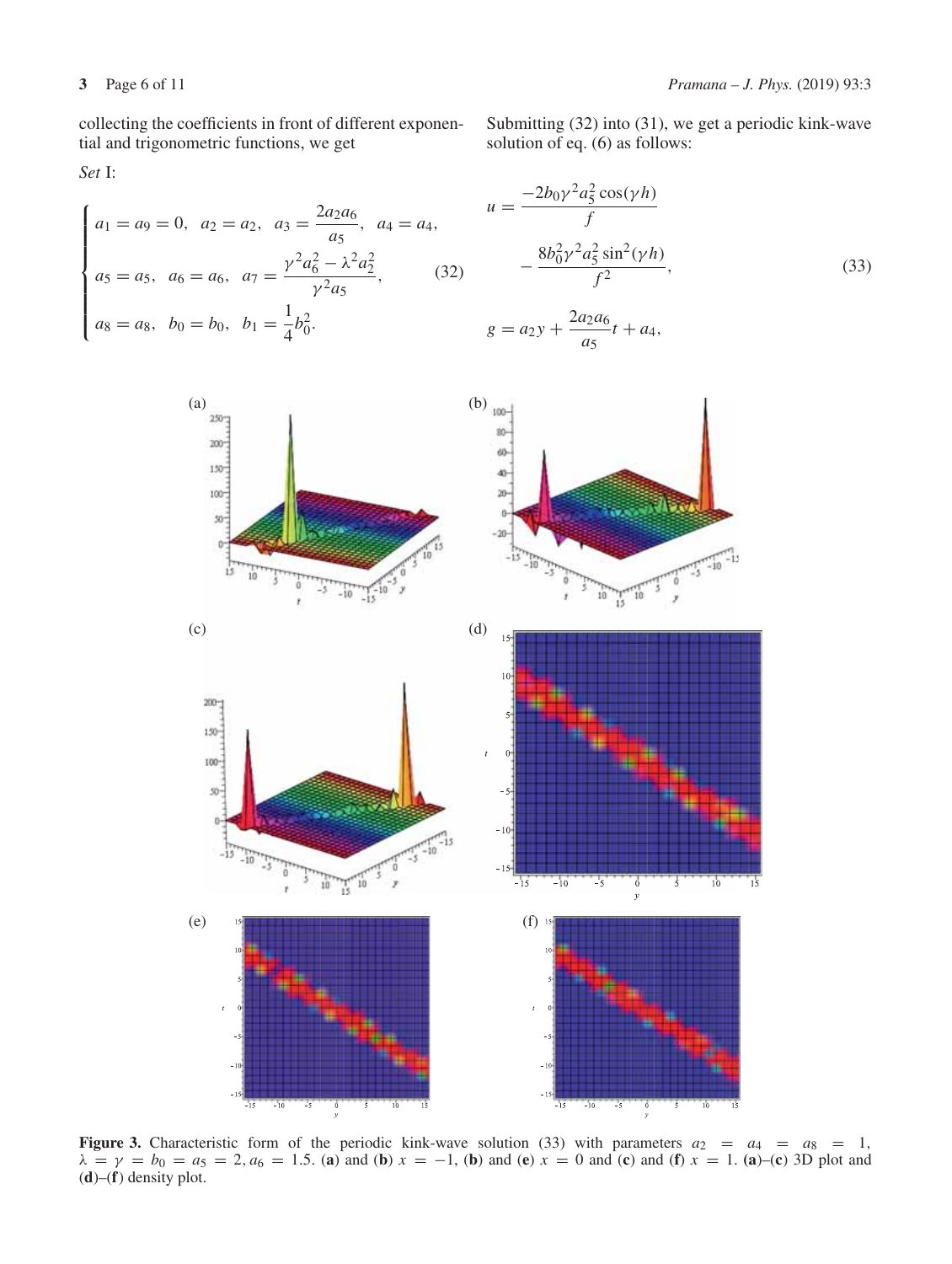*Pramana – J. Phys.* (2019) 93:3 Page 7 of 11 **3**

$$
h = a_5 x + a_6 y + \frac{\gamma^2 a_6^2 - \lambda^2 a_2^2}{\gamma^2 a_5} t + a_8,
$$
\n(34)

where  $a_2$ ,  $a_4$ ,  $a_5$  ( $\neq$  0),  $a_6$ ,  $a_8$  are arbitrary constants. The exact solution (33) is a periodic kink-wave solution. Now, solution (33) is plotted in 3D, density, contour and 2D forms (see figures 3 and 4).

## **5. Solitary wave solution**

Finally, in this section, we search for the solitary wave solutions to eq. (6) by using the generalised Hirota



**Figure 4.** Characteristic form of the periodic kink-wave solution (33) with parameters  $a_2 = a_4 = a_8 = 1$ ,  $\lambda = \gamma = b_0 = a_5 = 2, a_6 = 1.5$ . (**a**) and (**d**)  $x = -1$ , (**b**) and (**e**)  $x = 0$  and (**c**) and (**f**)  $x = 1$ . (**a**)–(**c**) Contour plot and (**d**)–(**f**) 2D plot.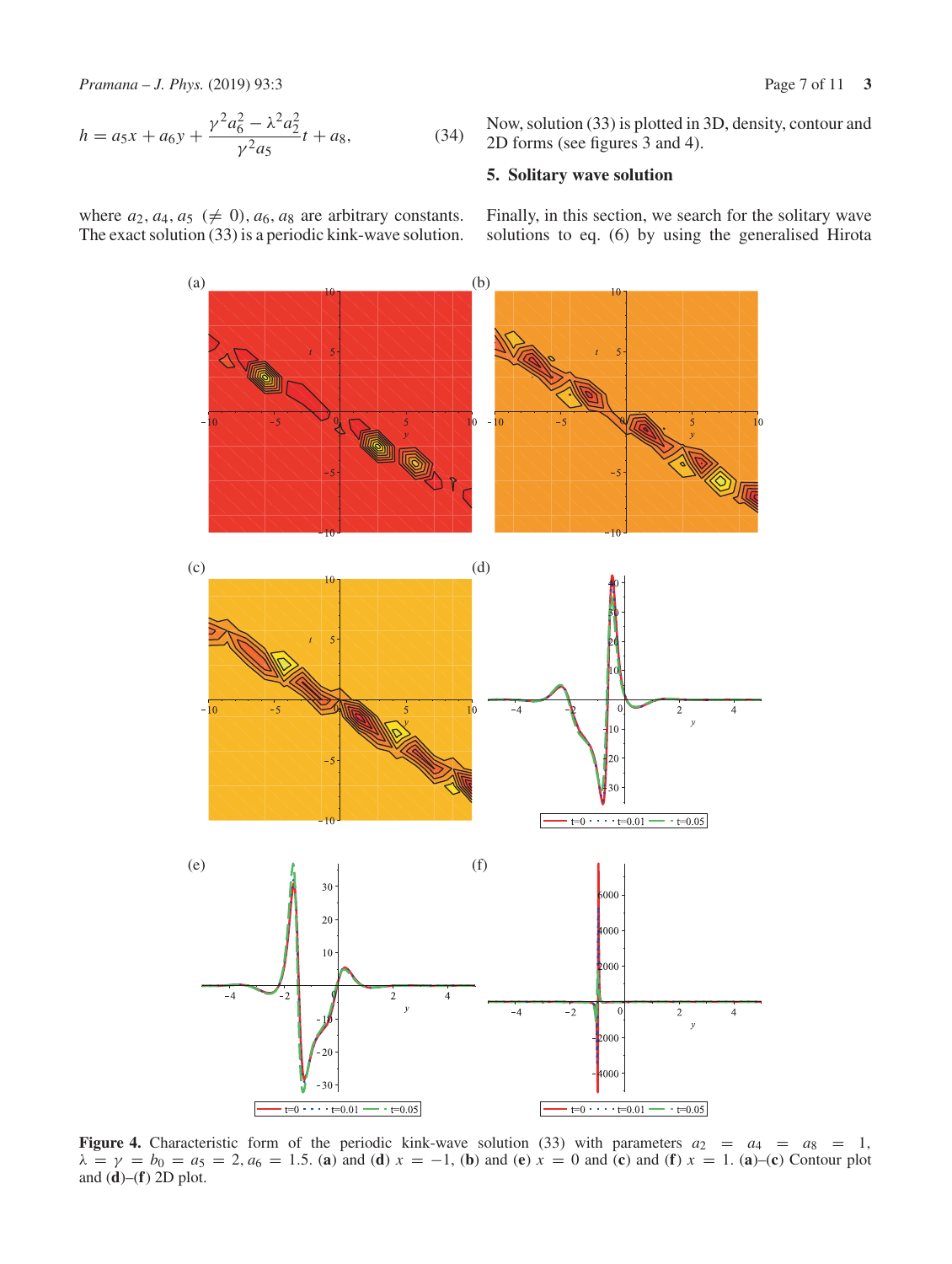

**Figure 5.** Characteristic form of the solitary wave solution (37) with parameters  $k_2 = 2$ ,  $k_3 = 3$ ,  $a_2 = 2\sqrt{6}$ ,  $a_4 = 1$ ,  $b_4 = 2$ ,  $c_4 = 5$ ,  $y = 10$ . (**a**) 3D plot, (**b**) density plot, (**c**) contour plot and (**d**) 2D plot.

bilinear method. We assume that

$$
f = k_1 \exp(\theta_1) + \exp(-\theta_1) + k_2 \sinh(\theta_2) + k_3 \cosh(\theta_3),
$$
  
\n
$$
\theta_1 = a_1 x + a_2 y + a_3 t + a_4,
$$
  
\n
$$
\theta_2 = b_1 x + b_2 y + b_3 t + b_4,
$$
  
\n
$$
\theta_3 = c_1 x + c_2 y + c_3 t + c_4,
$$
  
\nwhere  $a_i, b_i, c_i, i = 1, ..., 4$ , are free values to be

where  $a_i, b_i, c_i, i = 1, \ldots, 4$ , are free values to be determined later. Substituting (35) into eq. (10) and then collecting the coefficients in front of different hyperbolic functions, we get

*Set* I:

$$
\begin{cases}\na_1 = -c_1, \quad a_2 = a_2, \quad a_3 = -\frac{a_2^2 - 3c_1^4}{c_1}, \quad a_4 = a_4, \\
b_1 = \sqrt{\frac{2}{5}}c_1, \quad b_2 = -\frac{\sqrt{6}a_2^2 - 3c_1^2}{\sqrt{15}}, \\
b_3 = \frac{(\sqrt{6}a_2^2 - 6c_1^2a_2 + 3\sqrt{6}c_1^4}{\sqrt{15}c_1)}, \quad c_2 = -a_2 + \sqrt{6}c_1^2, \\
c_3 = \frac{a_2^2 - 2\sqrt{6}a_2c_1^2 + 3c_1^4}{c_1}, \quad c_4 = c_4, \\
k_1 = -\frac{1}{300} \frac{75k_3^2c_1^4 + 9c_1^4k_2^2 - 10a_2^2k_2^2 + 10\sqrt{6}a_2k_2^2c_1^2}{c_1^4}, \\
k_2 = k_2, \quad k_3 = k_3.\n\end{cases}
$$
\n(36)

Submitting (36) into (35), we get a solitary wave solution of eq. (6) as follows:

$$
u = \frac{2(a_1^2 k_1 \exp(\theta_1) + a_1^2 \exp(-\theta_1) + k_2 b_1^2 \sinh(\theta_2) + k_3 c_1^2 \cosh(\theta_3))}{f}
$$

$$
-\frac{2(a_1 k_1 \exp(\theta_1) - a_1 \exp(-\theta_1) + k_2 b_1 \sinh(\theta_2) + k_3 c_1 \cosh(\theta_3))^2}{f^2},
$$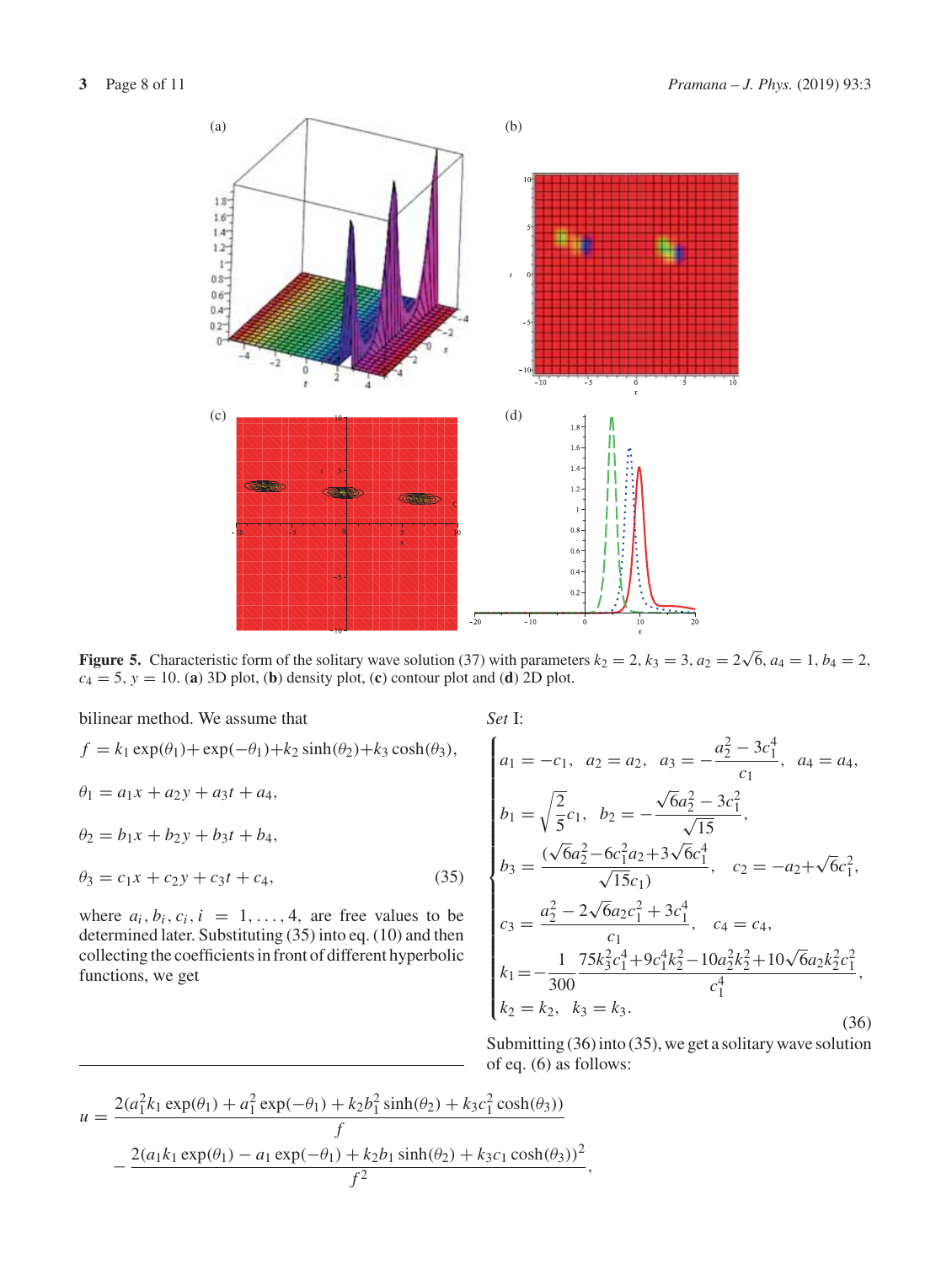

**Figure 6.** Characteristic form of the solitary wave solution (39) with parameters  $k_2 = 2$ ,  $k_3 = -2$ ,  $a_2 = 1$ ,  $a_4 = 1$ ,  $b_4 = 1$ ,  $c_1 = 1$ ,  $c_4 = 1$ ,  $y = -5$ . (**a**) 3D plot, (**b**) density plot, (**c**) contour plot and (**d**) 2D plot.

$$
f = -\frac{1}{300} \frac{75k_3^2c_1^4 + 9c_1^4k_2^2 - 10a_2^2k_2^2 + 10\sqrt{6}a_2k_2^2c_1^2}{c_1^4}
$$
  
\n
$$
\times \exp(\theta_1) + \exp(-\theta_1) + k_2 \sinh(\theta_2) + k_3 \cosh(\theta_3),
$$
  
\n
$$
\theta_1 = -c_1x + a_2y - \frac{a_2^2 - 3c_1^4}{c_1}t + a_4,
$$
  
\n
$$
\theta_2 = \sqrt{\frac{2}{5}}c_1x - \frac{\sqrt{6}a_2^2 - 6c_1^2a_2 - 3\sqrt{6}c_1^4}{\sqrt{15}c_1}y + b_3t + b_4,
$$
  
\n
$$
\theta_3 = c_1x + (-a_2 + \sqrt{6}c_1^2)y + \frac{a_2^2 - 2\sqrt{6}a_2c_1^2 + 3c_1^4}{c_1}t + c_4,
$$
  
\n(37)

where  $c_1(\neq 0)$ ,  $a_2$ ,  $a_4$ ,  $c_4$ ,  $k_2$ ,  $k_3$  are arbitrary constants.

*Set* II:

$$
\begin{cases}\na_1 = c_1, \ a_2 = a_2, \ a_3 = \frac{a_2^2 - 3c_1^4}{c_1}, \ a_4 = a_4, \\
b_1 = \sqrt{\frac{2}{5}}c_1, \ b_2 = -\frac{-2a_2^2 + \sqrt{6}c_1^2a_2 + 3c_1^4}{\sqrt{15}c_1^2}, \\
b_3 = \frac{(\sqrt{6}a_2^2 + 6c_1^2a_2 + 3\sqrt{6}c_1^4}{\sqrt{15}c_1)}, \ c_2 = a_2 + \sqrt{6}c_1^2, \\
c_3 = \frac{a_2^2 + 2\sqrt{6}a_2c_1^2 + 3c_1^4}{c_1}, \ c_4 = c_4, \\
k_1 = -\frac{1}{300}\frac{75k_3^2c_1^4 + 9c_1^4k_2^2 - 10a_2^2k_2^2 - 10\sqrt{6}a_2k_2^2c_1^2}{c_1^4}, \\
k_2 = k_2, \ k_3 = k_3.\n\end{cases}
$$
\n(38)

Submitting (38) into (35), we get a solitary wave solution of eq. (6) as follows:

$$
u = \frac{2(a_1^2 k_1 \exp(\theta_1) + a_1^2 \exp(-\theta_1) + k_2 b_1^2 \sinh(\theta_2) + k_3 c_1^2 \cosh(\theta_3))}{f}
$$

$$
-\frac{2(a_1 k_1 \exp(\theta_1) - a_1 \exp(-\theta_1) + k_2 b_1 \sinh(\theta_2) + k_3 c_1 \cosh(\theta_3))^2}{f^2},
$$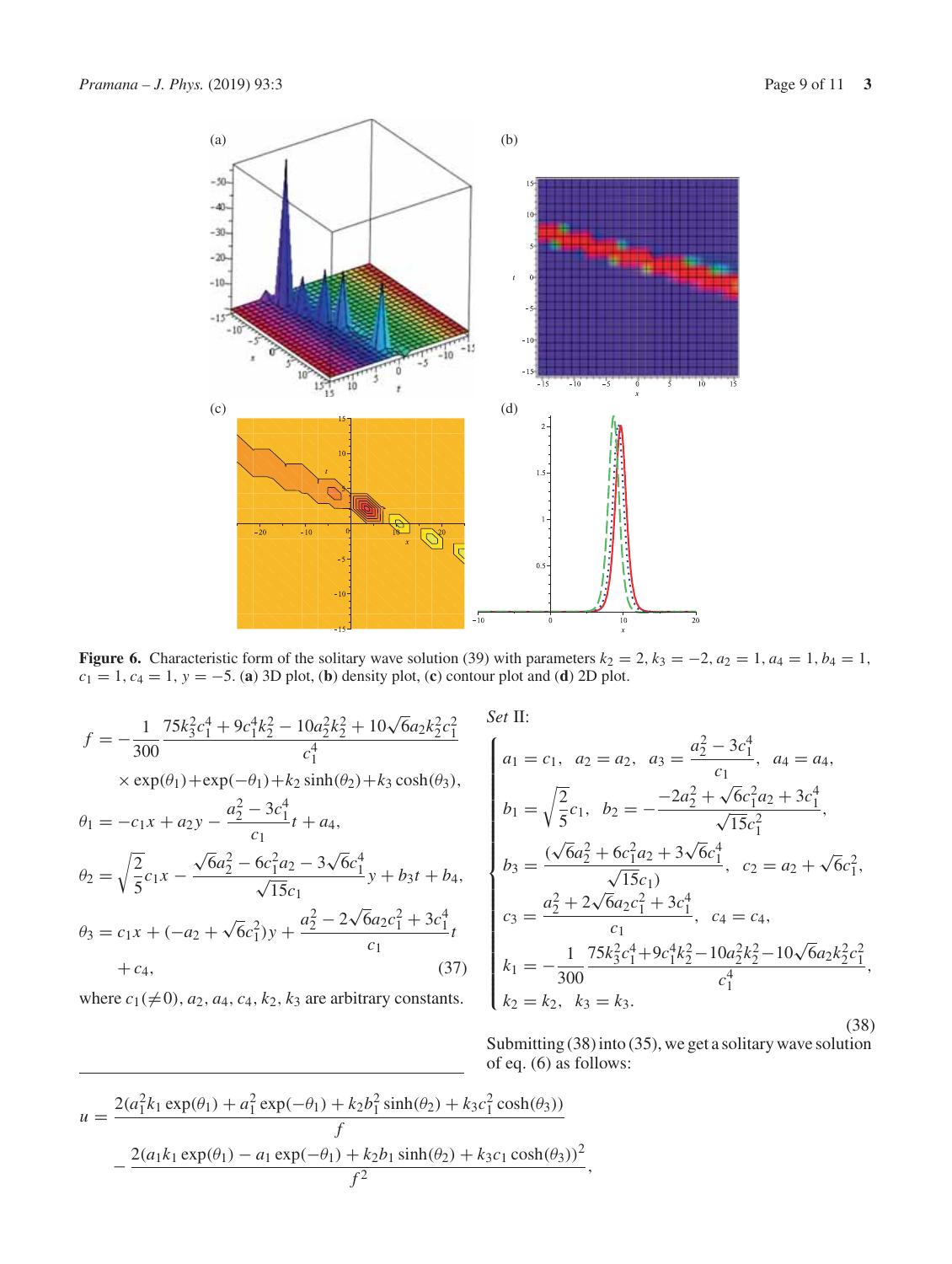$$
f = -\frac{1}{300} \frac{75k_3^2c_1^4 + 9c_1^4k_2^2 - 10a_2^2k_2^2 - 10\sqrt{6}a_2k_2^2c_1^2}{c_1^4}
$$

$$
\times \exp(\theta_1) + \exp(-\theta_1) + k_2 \sinh(\theta_2) + k_3 \cosh(\theta_3),
$$

$$
\theta_1 = c_1 x + a_2 y + \frac{a_2^2 - 3c_1^4}{c_1} t + a_4,
$$
  
\n
$$
\theta_2 = \sqrt{\frac{2}{5}} c_1 x - \frac{-2a_2^2 + \sqrt{6}c_1^2 a_2 + 3c_1^4}{\sqrt{15}c_1^2} y + b_3 t + b_4,
$$
  
\n
$$
\theta_3 = c_1 x + (a_2 + \sqrt{6}c_1^2) y + \frac{a_2^2 + 2\sqrt{6}a_2 c_1^2 + 3c_1^4}{c_1} t
$$

$$
+c_4,\t\t(39)
$$

where  $c_1 \neq 0$ ,  $a_2$ ,  $a_4$ ,  $c_4$ ,  $k_2$ ,  $k_3$  are arbitrary constants. Assuming that the relations including  $(k_2, k_3 \neq 0)$  are satisfied, then the solutions of (37) and (39) will be like the solitary wave solutions. Now, solutions (37) and (39) are plotted in 3D, density, contour and 2D forms (see figures 5 and 6).

## **6. Conclusion**

With the help of symbolic calculation and applying the generalised Hirota bilinear method, we have found some new exact solutions for the KP-like equation with  $p = 3$ . As a result, some new solutions, which include the lump, periodic kink-wave and solitary wave solutions, were obtained. We thus believe that these results will help in conducting future research in various areas of physics such as mathematical physics, nonlinear mechanics and other applied fields.

#### **Acknowledgements**

The authors would like to thank the editor and referee for their valuable suggestions and comments.

#### **References**

- [1] B B Kadomtsev and V I Petviashvili, *Sov. Phys. Dokl.* **15**, 539 (1970)
- [2] W X Ma, *Phys. Lett. A* **379**, 1975 (2015)
- [3] S V Manakov, V E Zakharov, L A Bordag and V B Matveev, *Phys. Lett. A* **63**, 205 (1977)
- [4] H Q Zhao and W X Ma, *Comput. Math. Appl.* **74(6)**, 1399 (2017)
- [5] J Y Yang and W X Ma, *Int. J. Mod. Phys. B* **30**, 1640028 (2016)
- [6] W X Ma and Z Zhu, *Appl. Math. Comput.* **218**, 11871 (2012)
- [7] J Manafian, M Lakestani and A Bekir, *Pramana J. Phys.* **87**: 95 (2016)
- [8] J Manafian and M Lakestani, *Pramana J. Phys.* **87**: 31 (2015)
- [9] M Shahriari, B N Saray, M Lakestani and J Manafian, *Eur. Phys. J. Plus* **133**, 201 (2018)
- [10] C T Sendi, J Manafian, H Mobasseri, M Mirzazadeh, Q Zhou and A Bekir, *Nonlinear Dyn.* **95**, 669 (2019)
- [11] M Lakestani and J Manafian, *Opt. Quant. Electron.* **50**, 4 (2018)
- [12] M Wanga, X Lia and J Zhanga, *Appl. Math. Lett.* **76**, 21 (2018)
- [13] M Kumar, A K Tiwari and R Kumar, *Comput. Math. Appl.* **74**, 2599 (2017)
- [14] H Q Zhao and W X Ma, *Comput. Math. Appl.* **74**, 1399 (2017)
- [15] X Zhang, Y Chen and Y Zhang,*Comput. Math. Appl.* **74**, 2341 (2017)
- [16] S Chakravarty, T McDowell and M Osborne, *Nonlinear Sci. Numer. Simul.* **44**, 37 (2017)
- [17] S T Mohyud-Din, A Irshad, N Ahmed and U Khan, *Results Phys.* **7**, 3901 (2017)
- [18] A Salupere and M Ratas, *Mech. Res. Commun.* **93**, 141 (2018)
- [19] J Yua and Y Sun, *Comput. Math. Appl.* **72**, 1556 (2016)
- [20] Y Zhang, Y B Sun and W Xiang, *Appl. Math. Comput.* **263**, 204 (2015)
- [21] W G Zhang, Y N Zhao and A H Chen, *Appl. Math. Comput.* **259**, 251 (2015)
- [22] N S Saini, N Kaur and T S Gill, *Adv. Space Res.* **55**, 2873 (2015)
- [23] A Doliwaa and R Lin, *Phys. Lett. A* **378**, 1925 (2014)
- [24] Y P Sun, H W Tamc and B Zhu, *Commun. Nonlinear Sci. Numer. Simulat.* **16**, 3024 (2011)
- [25] S Yu, *Appl. Math. Comput.* **219**, 3420 (2012)
- [26] L S Liam and E V Groesen, *Phys. Lett. A* **374**, 411 (2010)
- [27] Z Dai, S Lin, H Fu and X Zeng, *Appl. Math. Comput.* **216**, 1599 (2010)
- [28] S F Deng and Z Y Qin, *Phys. Lett. A* **357**, 467 (2006)
- [29] A M Wazwaz, *Appl. Math. Comput.* **201**, 168 (2008)
- [30] X Lü, W X Ma and Y Zhou, *Comput. Math. Appl.* **71**, 1560 (2016)
- [31] W X Ma, Z Y Qin and X Lü, *Nonlinear Dyn.* **84**, 923 (2016)
- [32] C J Wang, *Nonlinear Dyn.* **84**, 697 (2016)
- [33] J Lü, S Bilige and T Chaolu, *Nonlinear Dyn.* **91**, 1669 (2018)
- [34] Y N Tang, S Q Tao and Q Guan,*Comput. Math. Appl.* **72**, 2334 (2016)
- [35] Y Zhang *et al*, *Comput. Math. Appl.* **73**, 246 (2017)
- [36] L L Huang and Y Chen, *Commun. Theor. Phys.* **67(5)**, 473 (2017)
- [37] J Q Lü and S D Bilige, *Nonlinear Dyn.* **90**, 2119 (2017)
- [38] J Manafian, *Comput. Math. Appl.* **76**, 1246 (2018)
- [39] M R Foroutan, J Manafian and A Ranjbaran, *Nonlinear Dyn.* **92(4)**, 2077 (2018)
- [40] X Zhang and Y Chen, *Commun. Nonlinear Sci. Numer. Simulat.* **52**, 24 (2017)
- [41] T Kannaemail, K Sakkaravarthi, M Vijayajayanthi and M Lakshmanan, *Pramana – J. Phys.* **84**, 327 (2015)